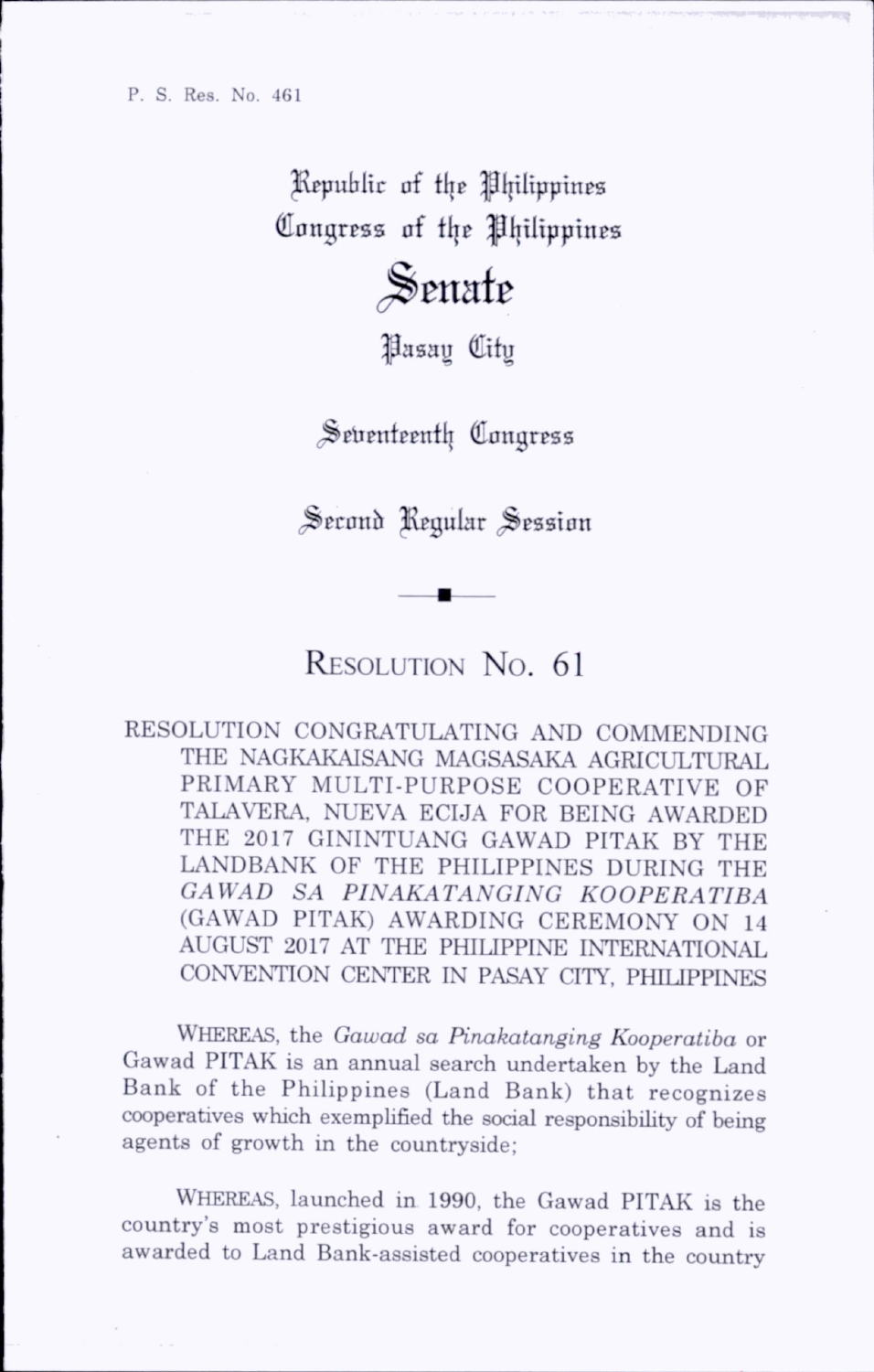that serve as effective channels in providing support, financial or technical, to the economic endeavors of small farmers, fisherfolk and other marginalized sectors in our society;

Whereas, a recognition contended by previous Gawad PITAK Hall of Fame conferees (past Gawad PITAK Outstanding Cooperatives winners), the Ginintuang Gawad PITAK was introduced in 1999 among former Hall of Fame winners to encourage continuing exemplary performance and lasting commitment for being partners to the economic growth and sustainable development of the countryside;

Whereas, nominated cooperatives for the Ginintuang Gawad PITAK were evaluated via table and field validation conducted by the Technical Working Group (TWG) composed of Land Bank personnel and representatives from the Senate, House of Representatives, Department of Agrarian Reform (DAR), Department of Agriculture (DA), and the Cooperative Development Authority (CDA);

Whereas, after the evaluation, the Program Management Committee (PMC) dehberated on the assessment made by the TWG and endorsed shortlisted cooperatives to the Board of Judges (BOJ) for confirmation by this year's panel headed by the Chairman of the Senate Committee on Cooperatives as Chairperson, with Representative Rico B. Geron, the Chairm an of the House Committee on Cooperatives Development as Co-Chairperson, Mr. Alex V. Buenaventura, President and CEO of the Land Bank of the Philippines as Vice Chairperson, and members; DA Secretary Manuel F. Piñol, DAR Secretary Rafael V. Mariano, and CDA Chairman Orlando R. Ravanera;

WHEREAS, this year's Ginintuang Gawad PITAK awardees will join the ranks of 24 other exceptional cooperatives awarded during its 27 years history and Land Bank is awarding such distinction to Nagkakaisang Magsasaka Agricultural Primary Multi-Purpose Cooperative of Talavera, Nueva Ecija whose exemplary service to its 1,400 members, and its initiatives that benefit and aid people and communities in the sector prove that it is truly worthy of the honor this accolade brings;